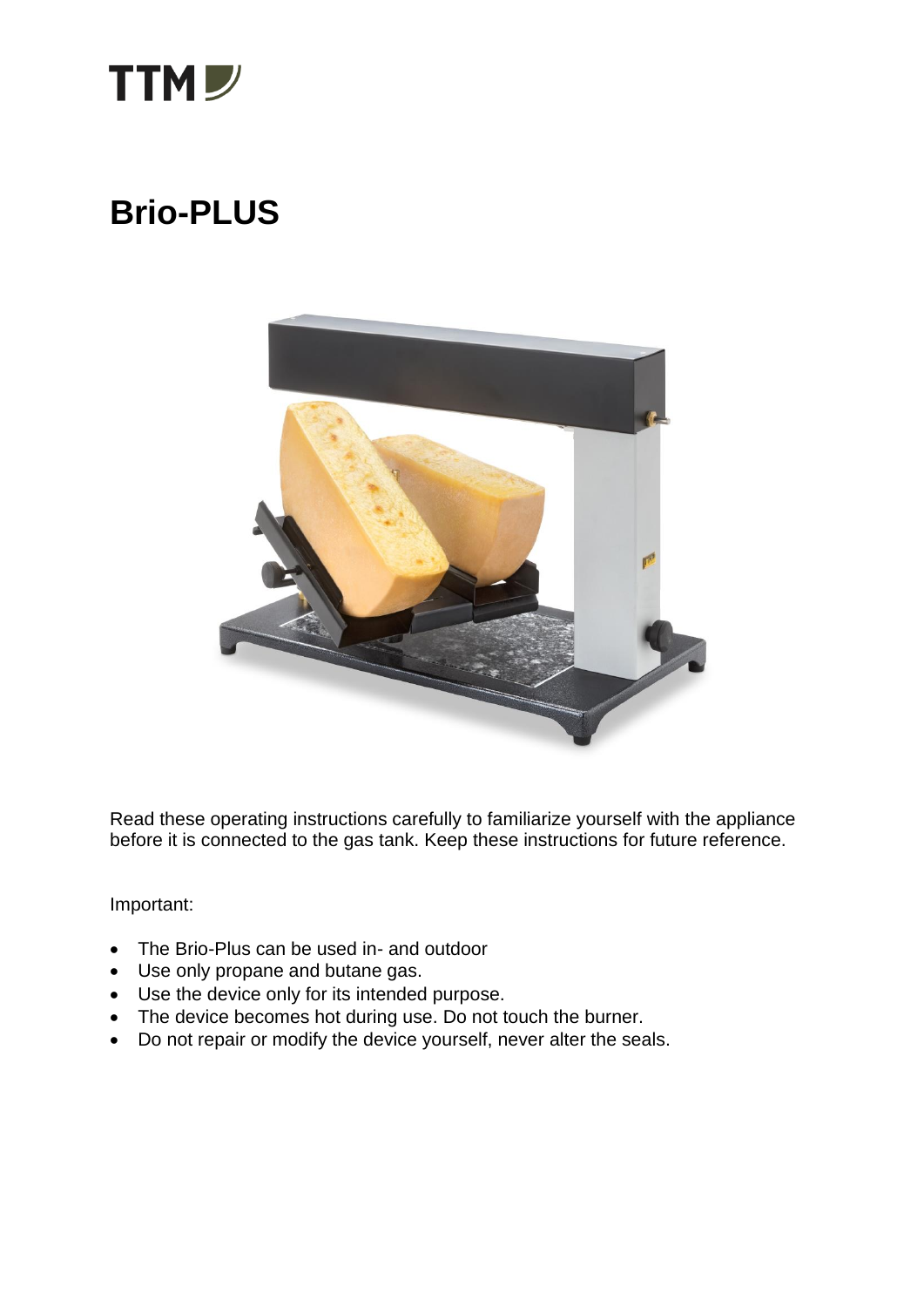The Brio-PLUS allows traditional, classic raclette to be made with propane or butane gas. Do not use other types of gas. The gas tank (cylinder from 1 kg, at least 1 m away from the appliance) must be equipped with a pressure regulator (propane: 37 mbar or 50 mbar; butane: 28 mbar or 50 mbar). Hose: High pressure quality, reinforced, inner ø 8mm, outer ø 15mm, maximum length 1.5 m.

Manufacturer: Traitements Thermiques SA, Ile Falcon, 3960 Sierre, Switzerland Category: I 3B/P : I 3+ Pressure: Propane 37 mbar / 50 bar; Butane 28 mbar /50 mbar Consumption: 200 - 268 g/h Power: 2.6 kW – 3.4 kW

## **Manual**

Set up the gas cylinder (from 1 kg bottles) at least 1 m away from the raclette machine.

Put the hose with the pressure regulator on the gas cylinder.

Connect the hose to the raclette machine.

Recommended gas hose: High pressure hose with fabric insert, 8 mm inner diameter, outer diameter 15 mm, max. length: 1.5 m.

Open the valve on the gas cylinder.

Press the safety pilot (picture 1;  $=$  flame failure device) with the one hand: the gas flows out of the ceramic elements of the burner. Keep the button pushed and ignite the gas with a flame.



Picture 1: safety pilot